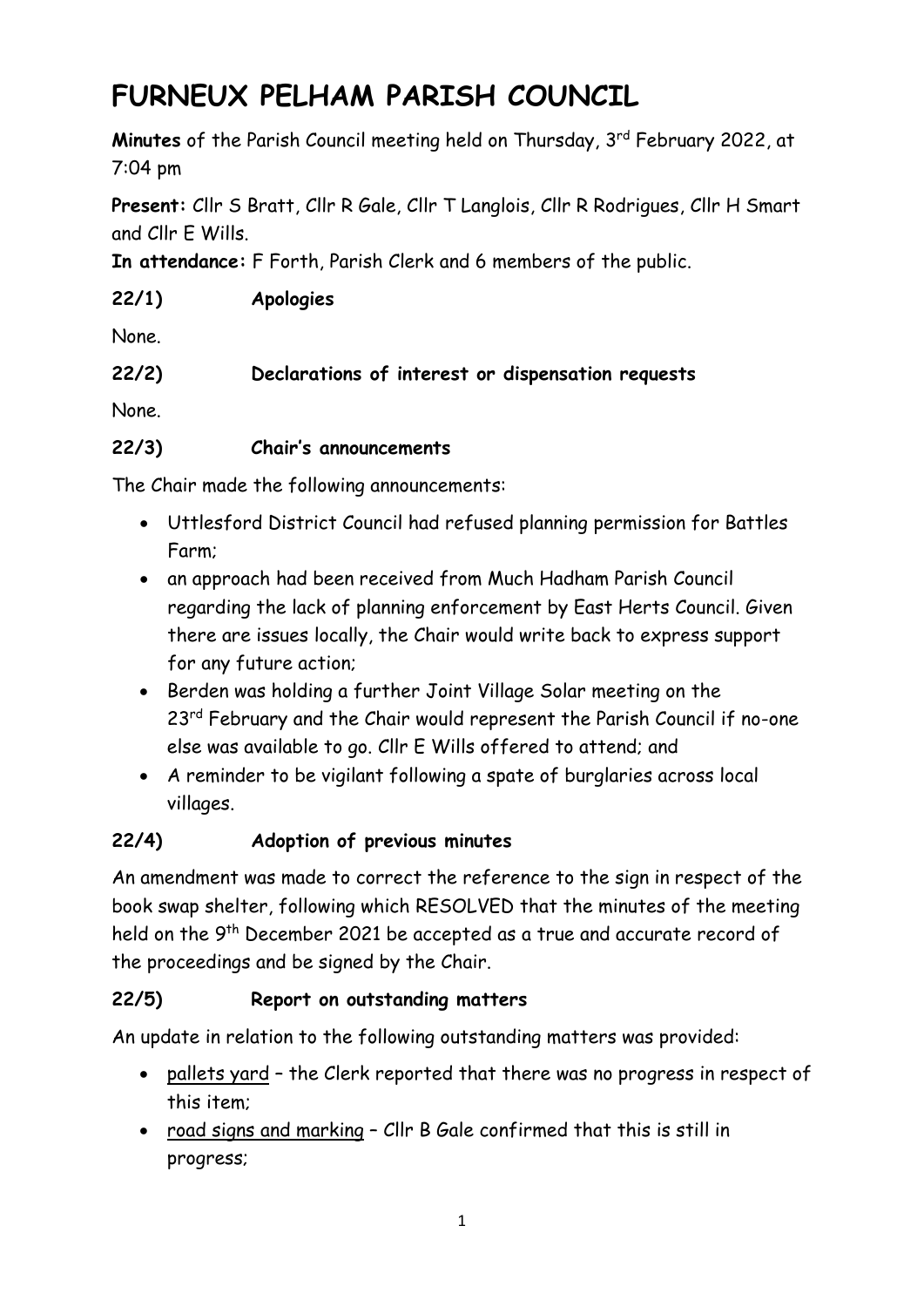- Parish EV (electric vehicle) charging community hubs project Cllr B Gale confirmed that the site visit was still outstanding;
- Allotment fence quote received at the meeting and will be considered at the next meeting;
- Barleycroft End the Clerk reported that she was not aware of any progress in relation to the items reported to Highways via Cllr G McAndrew (HCC). In terms of the ownership of the verge near the school, Cllr H Smart that the landowner had not been identified;
- Book swap shelter Cllr E Wills reported that the school would be running a competition for the sign for the book swap shelter; and
- Bank the Clerk reported that changing the Parish Council's bankers from Barclays to Unity Trust was being progressed.

Finally, the Clerk stated that the gifted land, the Jubilee and the anti-social behaviour items were specific agenda items.

### **22/6) Gifted land**

The Chair reminded everyone of the suggestions that had been received for the future use of the land over recent meetings, namely:

- lease to the Riding for the Disabled Association;
- araze sheep:
- leave to nature maybe with planted trees to create a woodland rich in wildlife;
- planted trees with a clearing for bench or benches to sit on;
- plant fruit trees;
- develop a nature trail for children;
- rent to dog walkers;
- rent to beekeepers; or
- plant some trees and rename the land "Jubilee field" in recognition of the Queen's Platinum Jubilee.

Note – covenants on the land need to be taken into account when deciding the option(s) to pursue.

The Chair also highlighted that the fly tip needed to be dealt with and a number of options were discussed, following which, Cllr T Langlois offered to obtain some quotes.

### **22/7) Platinum Jubilee**

Cllr E Wills reported that a local resident planned to light a beacon to mark the Jubilee, on Thursday 2<sup>nd</sup> June, and already had a beacon to use. The resident was not seeking funding from the Parish Council but had queried whether the Parish Council's insurance would cover the event. All Cllrs were supportive.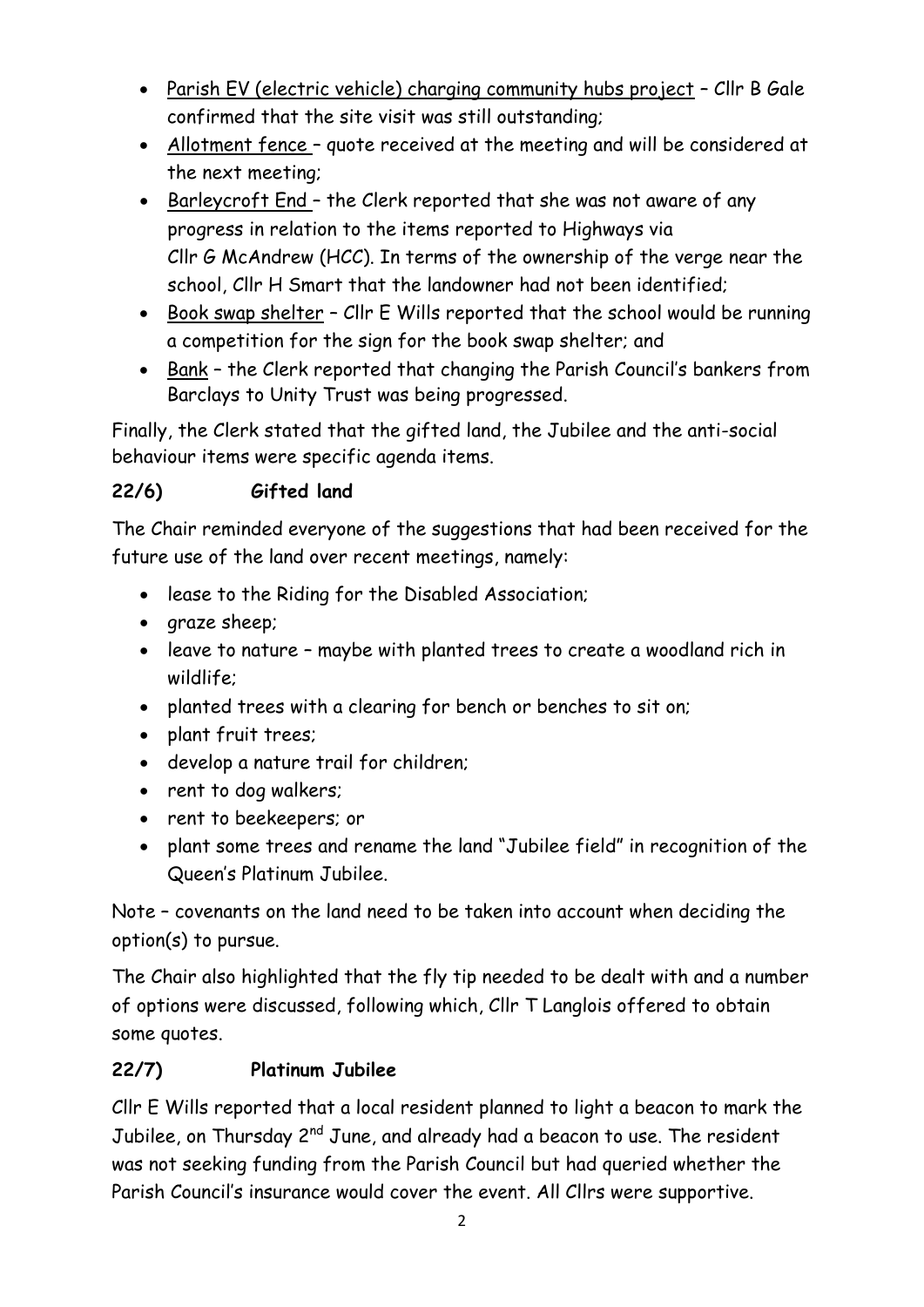The Chair highlighted that the church was organising a bring and share lunch for Saturday 4<sup>th</sup> June.

#### **22/8) Anti-social behaviour**

The Chair reminded those present that a neighbourly dispute had been discussed at the last meeting. Since then, the police had been more involved and the anti-social behaviour had diminished.

It was again noted that the Parish Council has no legal power to intervene as such behaviour is a police matter.

#### **22/9) Finance**

#### a. Update on current financial position

The financial statement for the current position was noted. The Clerk highlighted that since the last meeting, and since the report was circulated, the only payments had been her salary.

- b. Budget for 2022/23 and determine the precept
- c. Forward Financial Plan 2022/23 to 2026/27

The Clerk stated that it was best to consider the budget and forward financial plan together. She reported that, in essence, no changes had been made to the budget and forward financial plan discussed at the December meeting.

She highlighted that the proposal remains to increase the precept by £500 as part of a planned transition to being in a position to achieve the overarching principle of maintaining an "available to spend" balance of around £4,000, with the precept being at a level that, together with the small amount of income generated, is sufficient to cover in-year costs.

The Clerk also stated that there were still some costs that are not fully reflected in the plan as currently unknown:

- costs associated with managing the gifted land;
- cost of the allotment fence (only identified earlier in the meeting as £1,030);
- cost of the sign to go on the bus shelter book swap;
- costs to deal with repair and or replacement of seats and noticeboards; and
- costs associated with any Platinum Jubilee celebration plans.

She concluded that providing these unknown costs were not excessive, the Parish Council was in a good financial position for the next year.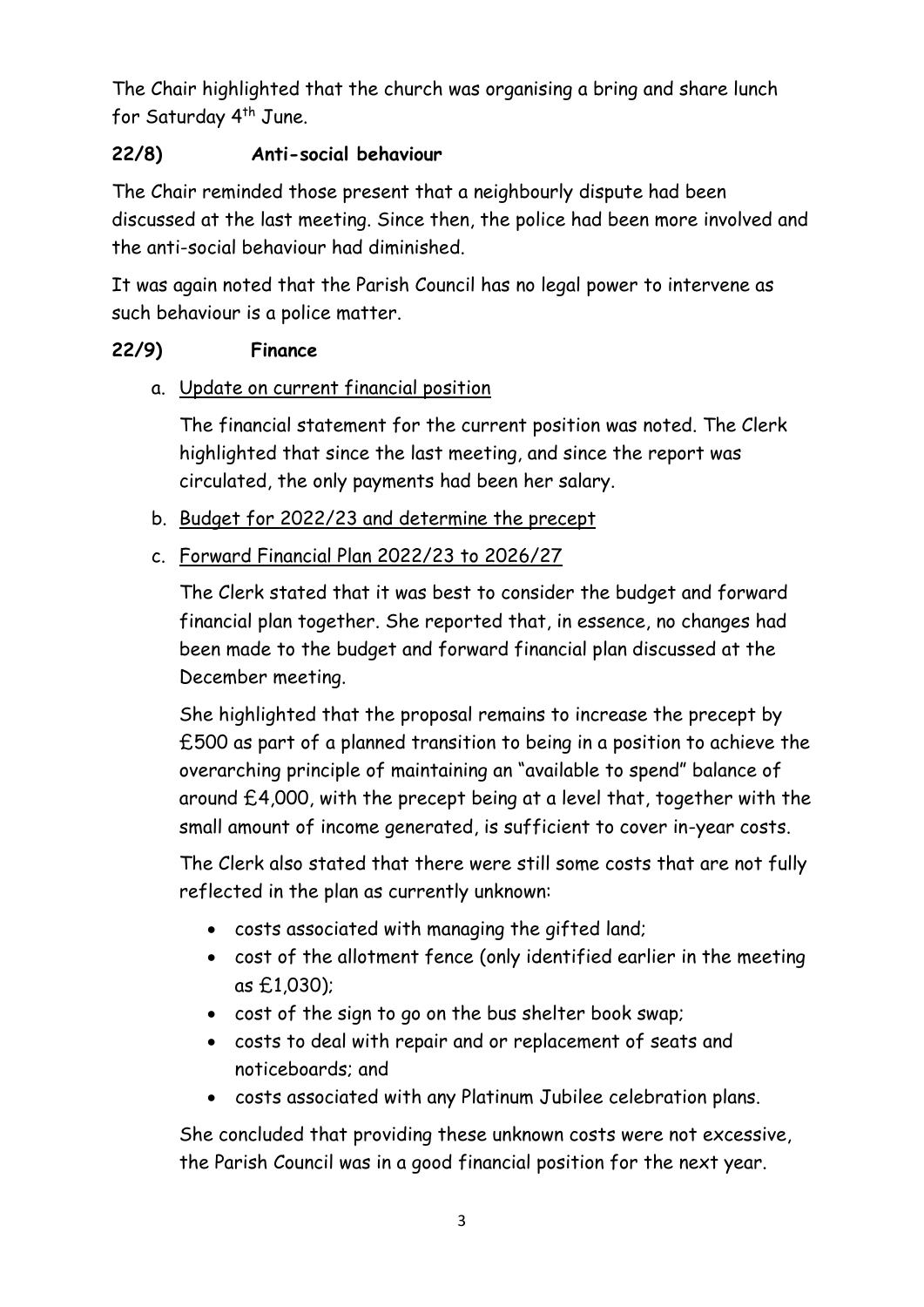Finally, the Clerk reminded everyone that once the current balance of unspent New Homes Bonus is spent, the Parish Council will be able to apply for funds from the pot being held by East Herts Council. This was believed to be in addition to applying for a community grant.

RESOLVED to approve the budget for 2022/23 and determine the precept at £4,500.

RESOLVED to approve the Forward Financial Plan 2022/23 to 2026/27.

#### **22/10) Police**

The Clerk reported that PCSO Leon de Bruyn had been unable to attend the meeting, but he had provided the following information:

- two specific crimes:
	- o an external picture hung on the wall of a residential property in Brookside has been damaged; and
	- o between October 2021 and January 2022, a caravan kept at a compound storage facility had been broken into and damage caused within;
- as noted by the Chair earlier, there has been an increase in residential burglaries over the past 2-3 weeks within East Herts and other surrounding areas. Entry is gained at the rear of properties, so residents are encouraged to secure their properties and take the necessary crime prevention measures needed e.g. light timers, external lights, CCTV etc; and
- in future, crime reports will include neighbouring parishes which will provide trends across the area.

Finally, the Clerk highlighted that any relevant information received from the police was included in "The Pelhams" magazine.

### **22/11) Update from East Herts Council (EHC)**

None.

### **22/12) Planning**

The Clerk reported that since the last meeting, two applications had been considered and four applications had been granted permission.

Details of all applications are on the Parish Council's website and those since the last meeting are detailed in Appendix A.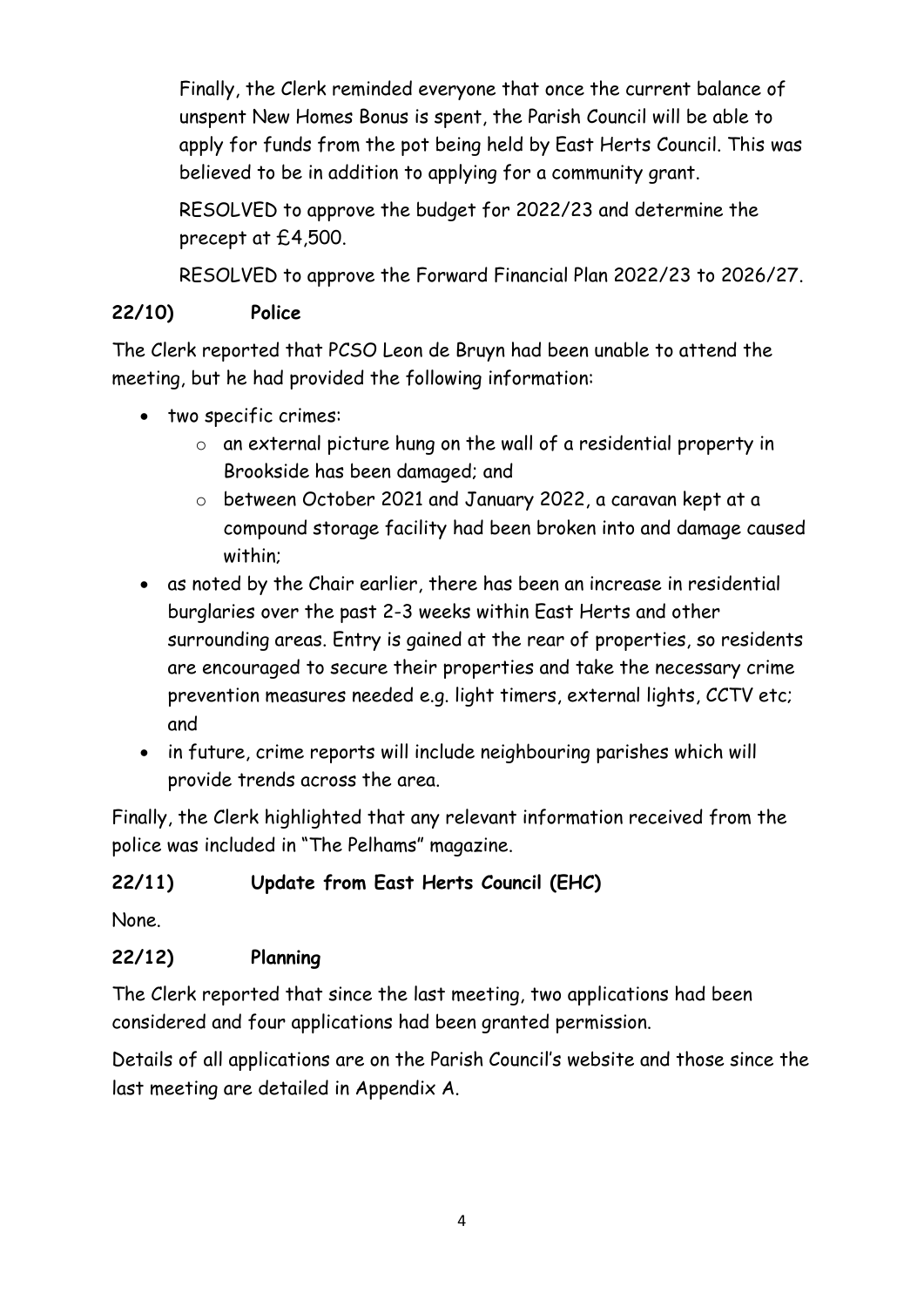## **22/13) Councillor updates**

Cllr E Wills was looking into refreshing the website, perhaps creating a community website linked to "The Pelhams" magazine. It was noted that the Parish Council website was in place to satisfy specific legislative requirements.

Cllr E Wills also highlighted that a number of the winter salt bags had been distributed and that he still had a supply.

Following a recent road accident due to the state of the roads, it was highlighted that awareness should be raised that issues with the roads needs to be reported to Herts County Council.

### **22/14) Clerk's information**

None.

## **22/15) Residents comments**

### Road signs

A resident highlighted that the road sign for Manuden was totally obliterated. Cllr B Gale stated that he was reporting all missing signs again but that reporting by residents as well would help to secure action.

#### Allotment

A resident highlighted that there was a rodent problem at the allotments which was being addressed using bait. In discussion, it was identified that appropriate action was being taken to ensure that the presence of the bait was highlighted to allotment holders.

### Whitebarns Lane

A resident provided an update regarding the state of the Lane, reporting that a contractor had filled the potholes with loose chippings which were then tamped down.

### Solar farms

A resident reported that a proper acoustic report on the existing battery facility was being obtained. Up to now, testing equipment had been purchased from Amazon and used. It was noted that Stocking Pelham can be badly effected, depending on the direction of the wind.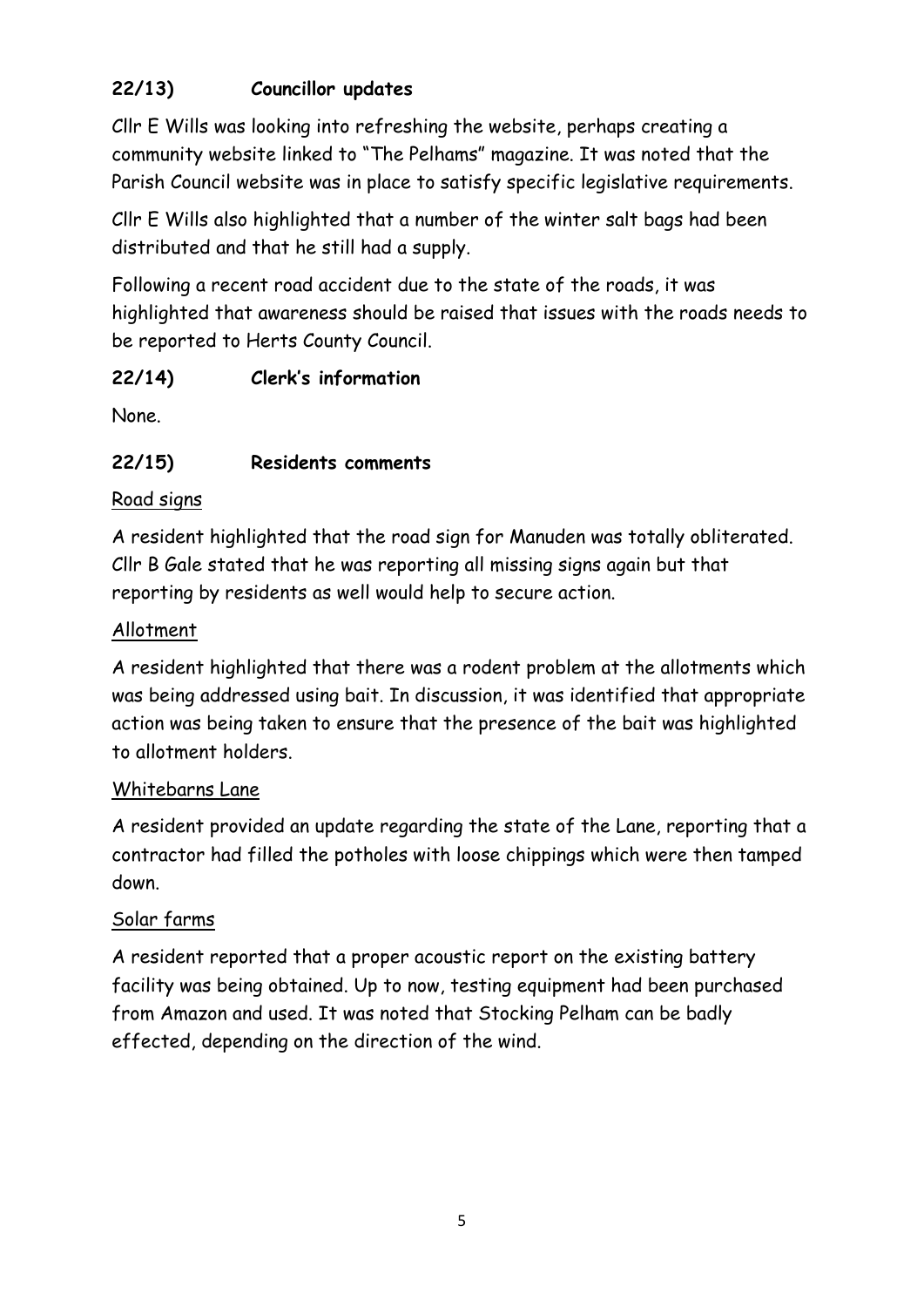## **22/16) Next meeting**

Confirmed that the next meeting of the Parish Council would be held on 3<sup>rd</sup> March 2022 at 7pm in the Village Hall.

The meeting ended at 8.03 pm.